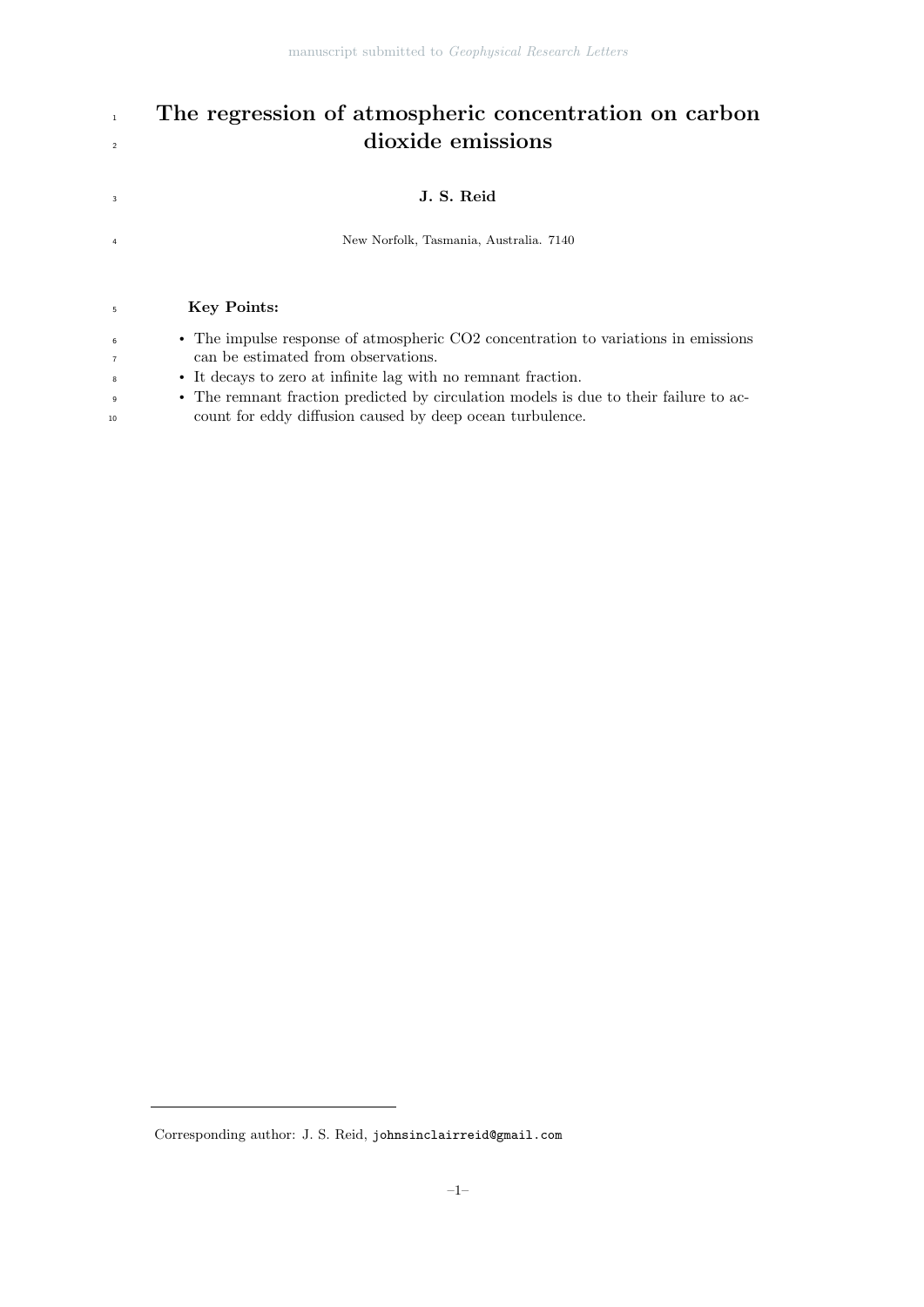### <sup>11</sup> Abstract

 The impulse response of CO2 concentration due to variation in CO2 emissions was es- timated from observed time series using the ARX method augmented by testing resid- uals for self-correlation. It was found to be a simple exponential with a half-time of 43 years with no remnant component. The longer half times and large remnant fraction of the impulse response derived from ocean circulation models is attributed to the failure <sup>17</sup> of these models to account for turbulent mixing in the deep ocean.

## Plain Language Summary

 When using climate models to make projections of future climate it is important to know how the atmospheric concentration of CO2 will change in response to changes in carbon emissions. The "impulse response" of concentration due to emissions summarises <sub>22</sub> the required information in a single curve from which the response to any arbitrary emis- sions scenario can be easily determined. It is a curve showing how the concentration will change following a single short impulse in emissions. The impulse responses widely ac- cepted by the modelling community all have a "remnant fraction" of between 10 and 20 percent implying that this fraction of emitted CO2 remains in the atmosphere forever. These curves are, themselves, based on circulation models similar to climate models. This paper develops a statistical technique for estimating the impulse response directly from the data while making no assumptions about the underlying physics. The impulse re- sponse estimated in this way shows that CO2 remains in the atmosphere for a shorter <sup>31</sup> time than hitherto supposed and has no remnant fraction. All the CO2 presently gen- erated by fossil fuel will ultimately leave the atmosphere; half will be gone in the next half century.

#### <sup>34</sup> 1 Introduction

 It is common practice across a wide range of sciences to treat physical quantities as ensemble parameters and to estimate them from sample statistics. A time series is a particularly type of sample, one in which a series of measurements are taken at equal intervals of time or averaged over equal intervals of time. The Pearson correlation co-<sup>39</sup> efficient is often used to describe the relationship between contemporaneous time series, but it is a poor statistic because it does not account for temporal ordering. Two other statistics, which better summarize the relationship between two concurrent time series, are the impulse response and the sensitivity. The impulse response is the response of the endogenous or dependant variable to a short pulse in the exogenous or independent vari- able. The sensitivity is defined here as the response of the endogenous variable to unit step-function in the exogenous variable. It is the sum of terms (or integral) of the im-pulse response.

 Both statistics can be estimated using the "autoregressive with exogenous variable" or ARX method. Their existence and the number of ARX regression coefficients required for their computation, is established by rejecting those configurations whose residuals show significant self-correlation. The impulse response is then found as the convolutional reciprocal of a sequence derived from the ARX regression coefficients. These ideas orig- inated with Box and Jenkins (1976). Here we derive these statistics using convolutional methods and apply them to carbon cycle time series.

 The present statistical method makes no assumptions about the underlying physics, other than that the system under investigation is random, rather than deterministic, and that it is stationary and ergodic. It gives results which conflict with those based on nu-merical models.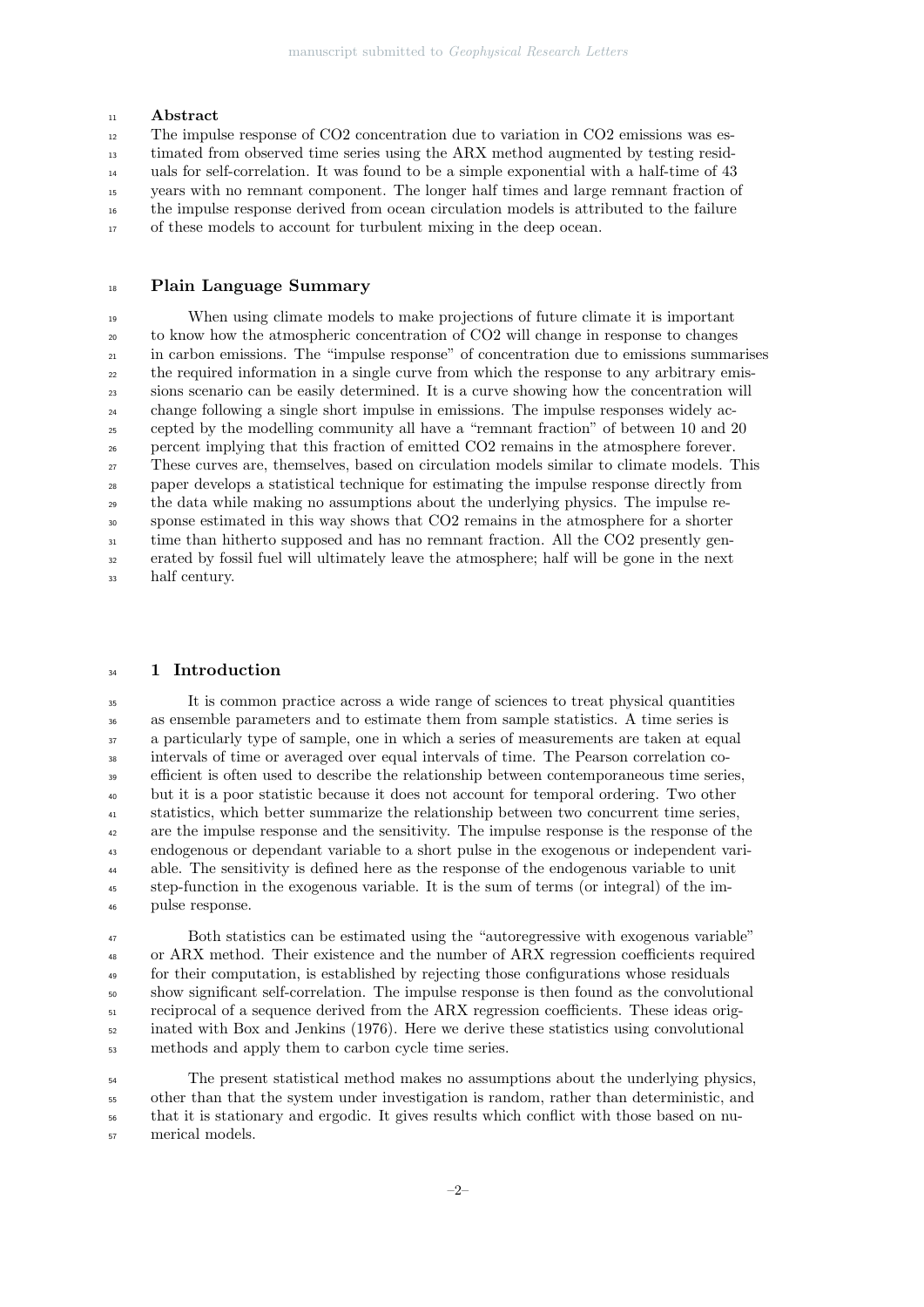## <sup>58</sup> 2 The Model-Derived Carbon Cycle Impulse Response Function

A normalized Impulse Response Function  $\Im(t)$  was first derived using a global circulation model by Maier-Reimer and Hasselmann (1987) (MRH), viz:

$$
\Im(t) = A_0 + \sum_{j=1}^{4} A_j \exp(-t/\tau_j)
$$
 (1)

Where the  $A_j$  are the proportions corresponding to various decay times,  $\tau_j$ .  $A_0$  is nonzero. The time constants,  $\tau_j$  range from 1.2 years to 362.9 years. A very similar model, the HILDA model, was proposed by Siegenthaler and Joos (1992) which ultimately became the Bern model of the IPCC reports. The impulse response function, once known, is a great convenience for climate modellers because it allows atmospheric  $CO<sub>2</sub>$  concentration,  $y(x)$ , to be determined for any arbitrary emission rate,  $x(t)$ , using the convolution

$$
y(x) = \int \Im(t - t')x(t')dt'
$$
\n(2)

59 where  $x(t)$  has been scaled to have the same units as  $y(t)$ .

<sup>60</sup> In order to assess the non-linear response of  $pCO<sub>2</sub>$  to total carbon in the mixed layer,  $61$  MRH ran their model using test input emission signals comprising increases of  $25\%$ , dou-<sup>62</sup> bling and quadrupling of the initial atmospheric  $CO_2$  concentration<sup>1</sup>. The three impulse  $\epsilon_{63}$  response functions are shown in Figure 1. Values of  $A_0$  were 0.131, 0.142 and 0.166 re- $\frac{64}{100}$  spectively which determine the remnant fractions of atmospheric CO<sub>2</sub> under the three <sup>65</sup> scenarios.

<sup>66</sup> There is something very odd about this. Certainly we might expect a remnant frac-<sup>67</sup> tion to remain in the atmosphere once the oceanic reservoir is saturated. What is odd <sup>68</sup> is that the three remnant fractions are almost the same. In each case, we would expect  $\epsilon_{\theta}$  the reservoir to take up roughly the same *absolute* amount of  $CO<sub>2</sub>$  before it becomes sat- $\tau_0$  urated, in which case a much larger *fraction* would remain in the atmosphere in the qua- $\pi$  drupling case than in the 25% increase case. This is not shown as happening to the dot-<sup>72</sup> ted curves in Figure 1. The similarity of the remnant fractions in the three cases does  $\sigma_3$  not imply saturation. Rather, it implies a partitioning of the available  $CO_2$  between two <sup>74</sup> reservoirs with a volume ratio of the order of  $(1-r)/r$ , where r is the remnant fraction. <sup>75</sup> When we apply this to the MRH model, the oceanic reservoir into which atmospheric  $\sigma$  CO<sub>2</sub> is diffused has only about six times the CO<sub>2</sub> capacity of the atmosphere. Given that  $\tau$  the ocean has been estimated to carry fifty times the steady-state, atmospheric load of  $\sigma_8$  CO<sub>2</sub> (Houghton et al., 2001), this is a remarkably small value. It implies that, in the MRH  $\tau$ <sup>9</sup> model,  $CO_2$  is partitioned between the atmosphere and a small "sub-reservoir" from which <sup>80</sup> little escapes into the remainder of the ocean, a sub-reservoir roughly comprising the mov-81 ing water mass that constitutes the "conveyor belt" of the thermohaline circulation.

## 82 3 The ARX Method

<sup>83</sup> For notational convenience, in the following, all sample means have been removed <sup>84</sup> and random variables are assumed to have zero mean.

The autoregressive moving average method with a single exogenous variable, AR- $MAX(p,q)$ , is given at time, *i*, by:

$$
Y_i = \alpha_0 x_i + \sum_{j=1}^p \alpha_j y_{i-j} + \sum_{k=1}^q \beta_j \Xi_{i-k} , \quad i = 1, ..., N
$$
 (3)

<sup>&</sup>lt;sup>1</sup> Their definition is slightly ambiguous. Their equation (5) defines it correctly but the accompanying text appears to define a "step response function".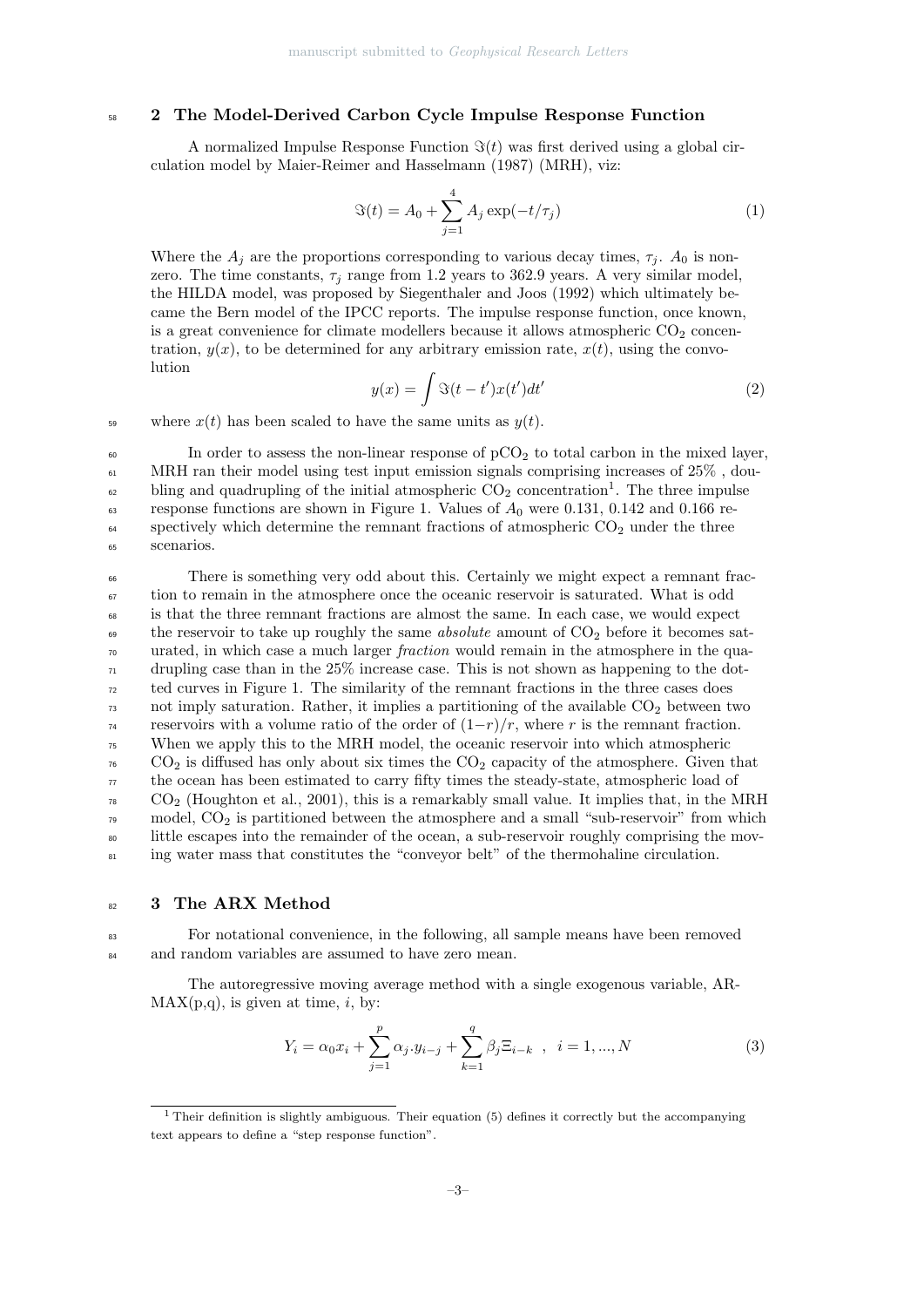$\mathcal{L}_{\text{ss}}$  where the dependent random variable is  $Y_i$ ,  $x_i$  is the exogenous variable, the  $y_i$  are past <sup>86</sup> values of  $Y_i$  and the  $\Xi_i$  are unselfcorrelated random variables with zero mean. The re-<sup>87</sup> gression coefficients  $\alpha_0$ ,  $\alpha_j$  and  $\beta_j$  are estimated from the data and p and q are small pos-<sup>88</sup> itive integers. The notation is intended to make a clear distinction between random vari-<sup>89</sup> ables which are Latin upper case, and constants, such as past values of random variables, <sup>90</sup> which are Latin lower case. Equation (3) is a state space representation (Hamilton, 1994) <sup>91</sup> describing states of the system at a succession of discrete instants; the random variable,  $Y_i$ , at one instant becomes the constant,  $y_i$ , in the following instant. The direction of time <sup>93</sup> is important in regression, which, unlike correlation, allows causality to be inferred (Granger,  $94 \qquad 1969$ ).

 There are software packages for parameter estimation available under the aegis of the major programming languages. Unfortunately some of these are flawed, because they 97 estimate the exogenous parameter,  $\alpha_0$ , prior to estimating the other parameters, lead- ing to omitted-variable bias (Greene, 2003); all parameters must be estimated simulta-neously in a regression model.

100 Estimation of the MA coefficients,  $\{\beta_i\}$ , requires an iterative Kalman filter method <sup>101</sup> which may not converge. The second, moving average summation in (3), describes a con-102 voluting or "blurring" function, so that  $q > 1$  when the sampling interval,  $\Delta t$ , is too <sup>103</sup> small. Estimation of the MA coefficients can be avoided by decimating the time series <sup>104</sup> by q to give a new time series with a larger sampling interval,  $q\Delta t$ , for which the inno-<sup>105</sup> vation sequence,  $\{\Xi_m\}$ , is unselfcorrelated. Then (3) becomes

$$
Y_m = \alpha_0 x_m + \sum_{n=1}^p \alpha_n y_{m-n} + \Xi_m , \quad m = 1, ..., M
$$
 (4)

where  $m = qi$ ,  $qM \leq N$ , The model summarized by (4) is an ARX(p) model for 'autoregressive with exogenous variable'. The regression coefficients,  $\alpha_i$ , and their confidence limits are estimated using Ordinary Least Squares. The sequence of residuals,  $\{\xi_m\}$ , is given by

$$
\xi_m = y_m - \left(\hat{\alpha}_0 x_m + \sum_{n=1}^p \hat{\alpha}_n y_{m-n}\right) , \ \ m = 1, ..., M
$$
 (5)

106 where  $y_m$  is the sample value or 'realization' of  $Y_m$  and  $\hat{\alpha}_0$  to  $\hat{\alpha}_p$  are the regression co-107 efficient estimates. The  $\{\xi_m\}$  are tested using the Ljung-Box, Q statistic with probabil-<sup>108</sup> ity P (Ljung & Box, 1978). The minimum number of coefficients,  $\hat{p}$ , is found for which  $P$  is greater than some confidence level, say 0.1, for which it can be assumed the inno-<sup>110</sup> vation sequence is not self-correlated.

Our best estimate of the relationship between the two time series is then

$$
\sum_{n=0}^{\hat{p}} \hat{\gamma}_n y_{m-n} = \hat{\alpha}_0 x_m \tag{6}
$$

where

$$
\hat{\gamma}_0 = 1\tag{7}
$$

and

$$
\hat{\gamma}_n = -\hat{\alpha}_n \quad , \quad n = 1, \dots, \hat{p} \tag{8}
$$

111 The sequence  $\{\gamma_n\}$  specified by (6) is the prediction error filter of the autoregressive pro-<sup>112</sup> cess.

We can define a time series more precisely as a finite or semi-infinite sequence,  $\{x_0, x_1, x_2, ...\}$ for which the index specifies successive equally spaced intervals of time. The convolution,  $c = \{c_k; k = 0, 1, ..., r\} = a * b$ , of two time series  $a = \{a_i; i = 0, 1, ..., p-1\}$  and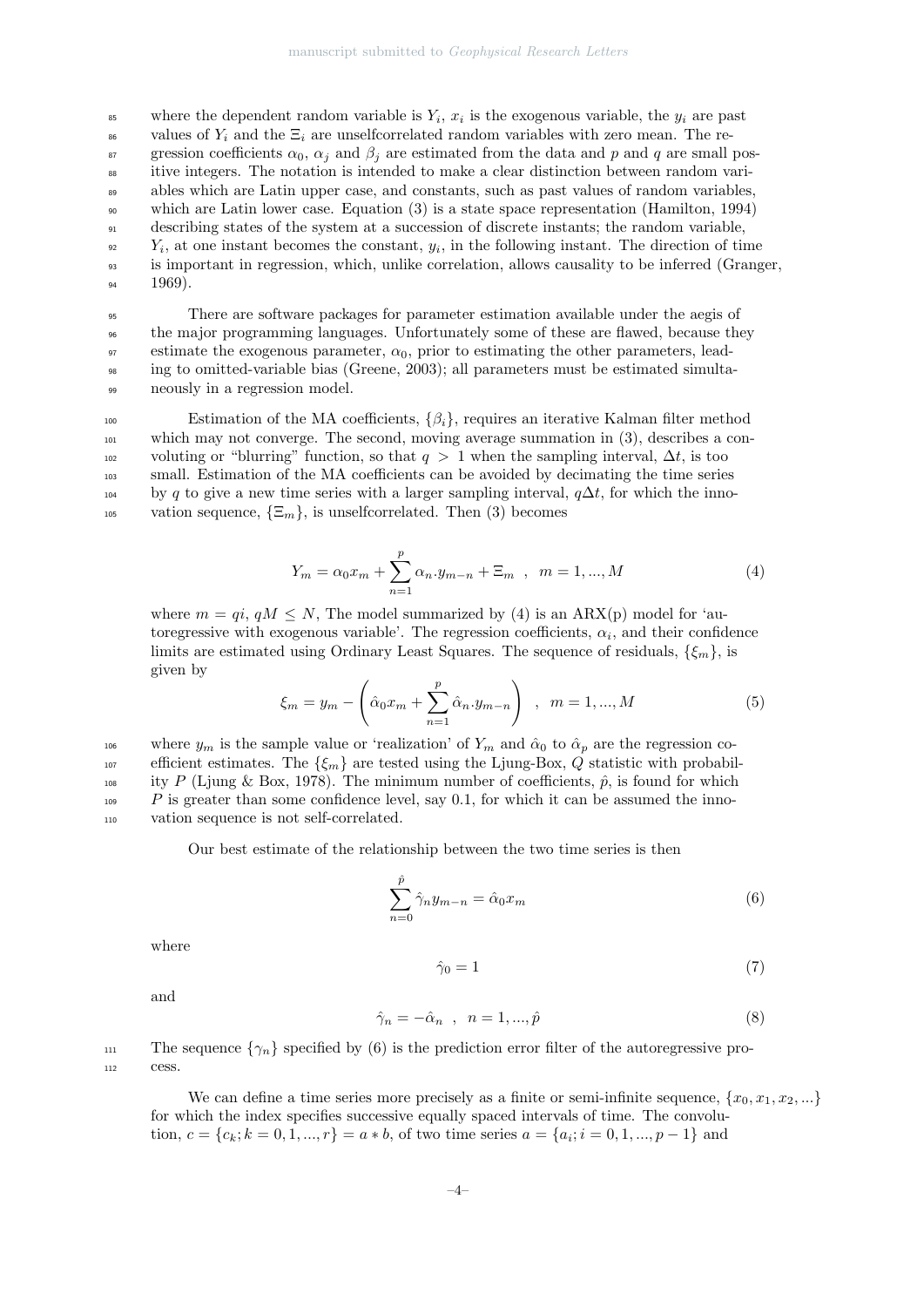$b = \{b_j; j = 0, 1, ..., q\}$ , is defined by

$$
c_k = \sum_{i+j=k} a_i b_j \tag{9}
$$

Under this definition convolution satisfies the commutative, associative and distributive laws of arithmetic. Note also that

$$
\sum_{i} a_i \cdot \sum_{j} b_j = \sum_{k} \sum_{i+j=k} a_i b_j = \sum_{k} c_k \tag{10}
$$

The sum on the left hand side of  $(6)$  is a convolution and  $(6)$  can be written

$$
\hat{\gamma} * y = \hat{\alpha}_0 x \tag{11}
$$

A more useful form of (11) is

$$
y = \hat{I} * x \tag{12}
$$

where  $\hat{I}$  is the convolutional reciprocal of  $\hat{\gamma}/\hat{\alpha}_0$  given by

$$
\hat{I} * \hat{\gamma} = \hat{\alpha}_0 \{1\} \tag{13}
$$

and is termed the impulse response. It can be estimated numerically by iteration using (13) in the form

$$
\hat{I}_m = \sum_{i=1}^p \hat{\alpha}_i \hat{I}_{m-i} + \hat{\alpha}_0 \delta_m \tag{14}
$$

For display purposes and inter-comparison a normalized impulse response,  $\Im$ , may be used where

$$
\Im * \gamma = \{1\} \tag{15}
$$

<sup>113</sup> Thus the normalized impulse response is the convolutional inverse of the prediction er-<sup>114</sup> ror filter of the autoregressive process.

 $115$  Like the regression coefficients,  $I$  is a property of the system under investigation <sup>116</sup> and  $\hat{I}$  is its estimate. Equation (12) describes the output of the system, y, in response  $117$  to any input sequence, x.

The sensitivity of the system,  $S$ , is defined here as the response at infinity to a unit step function,  $H_j$ , where  $H_j = 0$  for  $j < 0$  and  $H_j = 1$  for  $j \ge 0$ . From (9)

$$
S = \lim_{k \to \infty} S_k = \lim_{k \to \infty} \sum_{i+j=k} I_i H_j = \sum_{k=0}^{\infty} I_k
$$
\n(16)

<sup>118</sup> i.e. it is the sum of the terms of the impulse response. It is a random variable on which <sup>119</sup> confidence limits can be placed.

According to (10) the sum of a convolution is equal to the product of the sums of the convoluting factors. Thus, from (13)

$$
\sum_{m=0}^{\infty} I_m \sum_{n=0}^{p} \gamma_n = S \sum_{n=0}^{p} \gamma_n = \alpha_0 \tag{17}
$$

from which  $\hat{S}$  can be estimated in terms of the prediction error filter,  $\{\hat{\gamma}_n\}$ .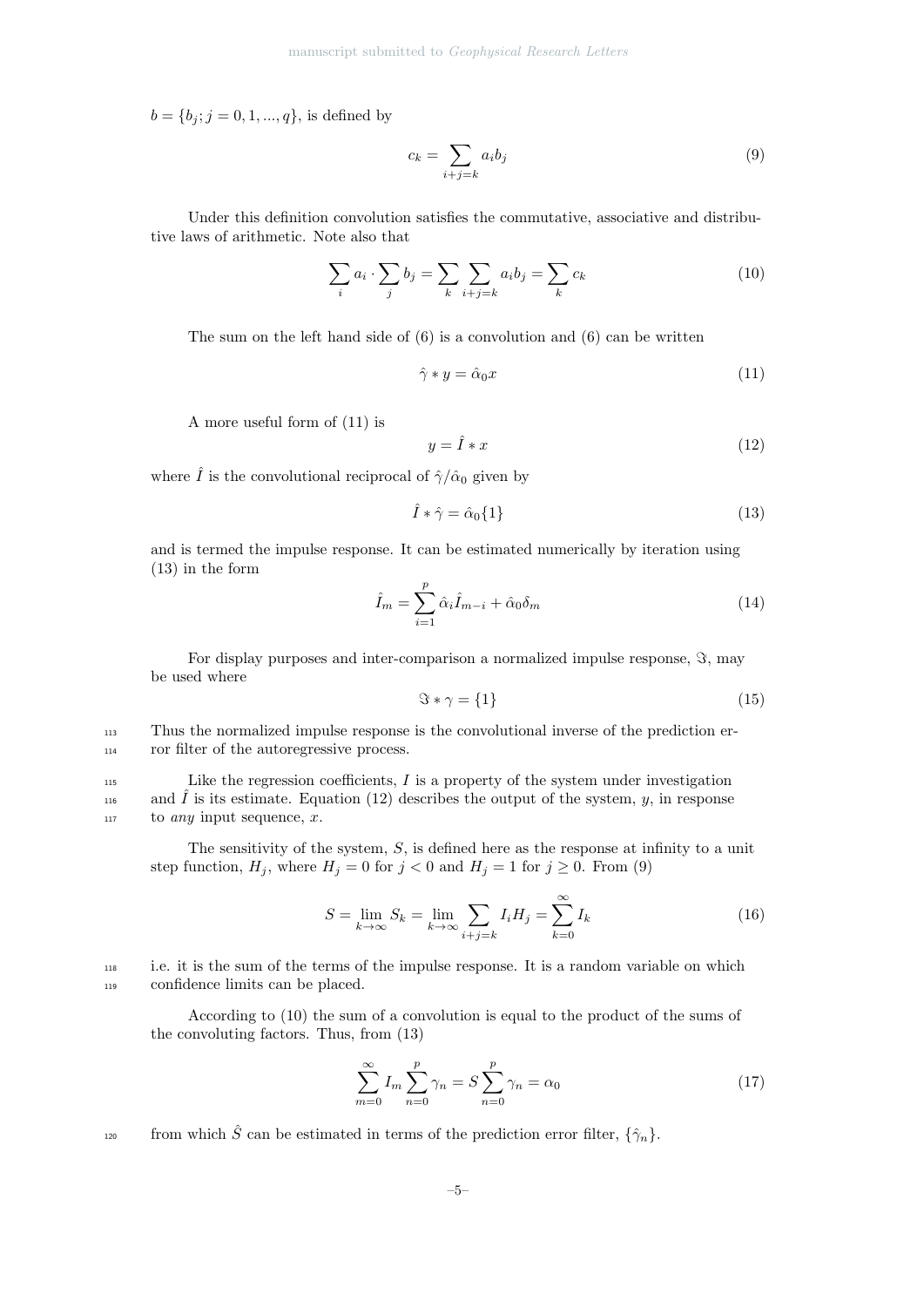## <sup>121</sup> 4 Estimating the Impulse Response from Observations

<sup>122</sup> The ARX method developed above was applied to annual means (Meinshausen et al., 2017) of atmospheric CO<sub>2</sub> concentration,  $C_i$ , vs global fossil fuel emissions,  $E_i$ . Global  $_{124}$  fossil fuel emissions for the interval 1850 to 2014, were downloaded from the Carbon Diox-<sup>125</sup> ide Information Analysis Center (Boden et al., 2017).

Applying the Liung-Box test to the residuals given by (5) for ARX(p) for  $p = 0, ..., 5$ resulted in zero probabilities in all cases. The ARMAX method revealed a significant moving average component with  $q = 2$ . For this reason both time series were decimated by 2 and the ARX / Ljung-Box method reapplied. The results for the decimated data are shown in Table 1. The probability,  $P$ , for the  $ARX(1)$  run has a value of 0.4359 indicating that the null hypothesis that the residuals are unselfcorrelated cannot be rejected. Thus the simplest regression relationship between  $C_i$  and  $E_i$  which unambiguously fits the data is the ARX(1) model, viz.:

$$
C_i = \hat{\alpha}_0 E_i + \hat{\alpha}_1 C_{i-1} , \quad i = 1, ..., N
$$
\n(18)

where the estimated regression coefficients are  $\hat{\alpha}_0 = 0.21$  and  $\hat{\alpha}_1 = 0.969$  with 95 percent confidence limits 0.945 and 0.992. The prediction error filter is  $\{1, -\hat{\alpha}_1\}$  which has convolutional inverse  $\{1, \hat{\alpha}_1, \hat{\alpha}_1^2, ...\}$ , a geometric sequence with common ratio  $\hat{\alpha}_1$ . The nth term of the IRS estimate is given by

$$
\hat{I}_n = \hat{\alpha}_0 \hat{\alpha}_1^n = \hat{\alpha}_0 \exp(-\frac{nq\Delta t}{\tau})
$$
\n(19)

and the impulse response can be regarded as discretely sampled from a continuous exponential function with time constant given by

$$
\tau = -q \Delta t \ln(\hat{\alpha}_1) \tag{20}
$$

126 Substituting  $\hat{\alpha}_1$  and its confidence limits into (20) and multiplying by ln(2) gives a half-<sup>127</sup> time of 43 years with confidence limits of 24 years and 193 years. The normalized im-<sup>128</sup> pulse response is shown in Figure 1.

The sensitivity estimate, S, was  $6.77$  p.p.m. $GtCO_2^{-1}$ . year with 95 percent, t-test confidence limits of 4.03 and 20.15 p.p.m.GtCO<sub>2</sub><sup>-1</sup>.year. The probability that  $S > 10^5$ 130 <sup>131</sup> was 0.012.

#### <sup>132</sup> 5 Discussion

 The impulse response and sensitivity of  $CO<sub>2</sub>$  concentration estimated here are quite different from conventionally accepted values. The impulse response has an exponential decay with a single time constant and the sensitivity estimate is finite. These statistics were derived from an ARX regression model which was an excellent fit to the observa-tions with no self-correlation evident in the residuals

 The impulse response function (1) due to Maier-Reimer and Hasselmann (1987) must be integrated from zero to infinity with respect to time in order to give the sen- sitivity. Their sensitivity is therefore infinite because of a non-zero constant in (1) ac- $_{141}$  cording to which 13 percent of  $CO<sub>2</sub>$  emissions remains in the atmosphere indefinitely. In contrast the sensitivity estimated here from observations is finite, implying a serious shortcoming of their dynamical global ocean circulation model.

 A possible explanation is the following. The deep ocean is bounded by a turbulent mixed layer and by the highly turbulent Antarctic Circumpolar Current. It is therefore likely to be internally mixed by a Kolmogorov cascade of turbulent eddies, some with spatial scales as large as ocean basins and with time scales of, perhaps, decades. Tur-bulence is a stochastic phenomenon which is difficult to observe at large spatial and tem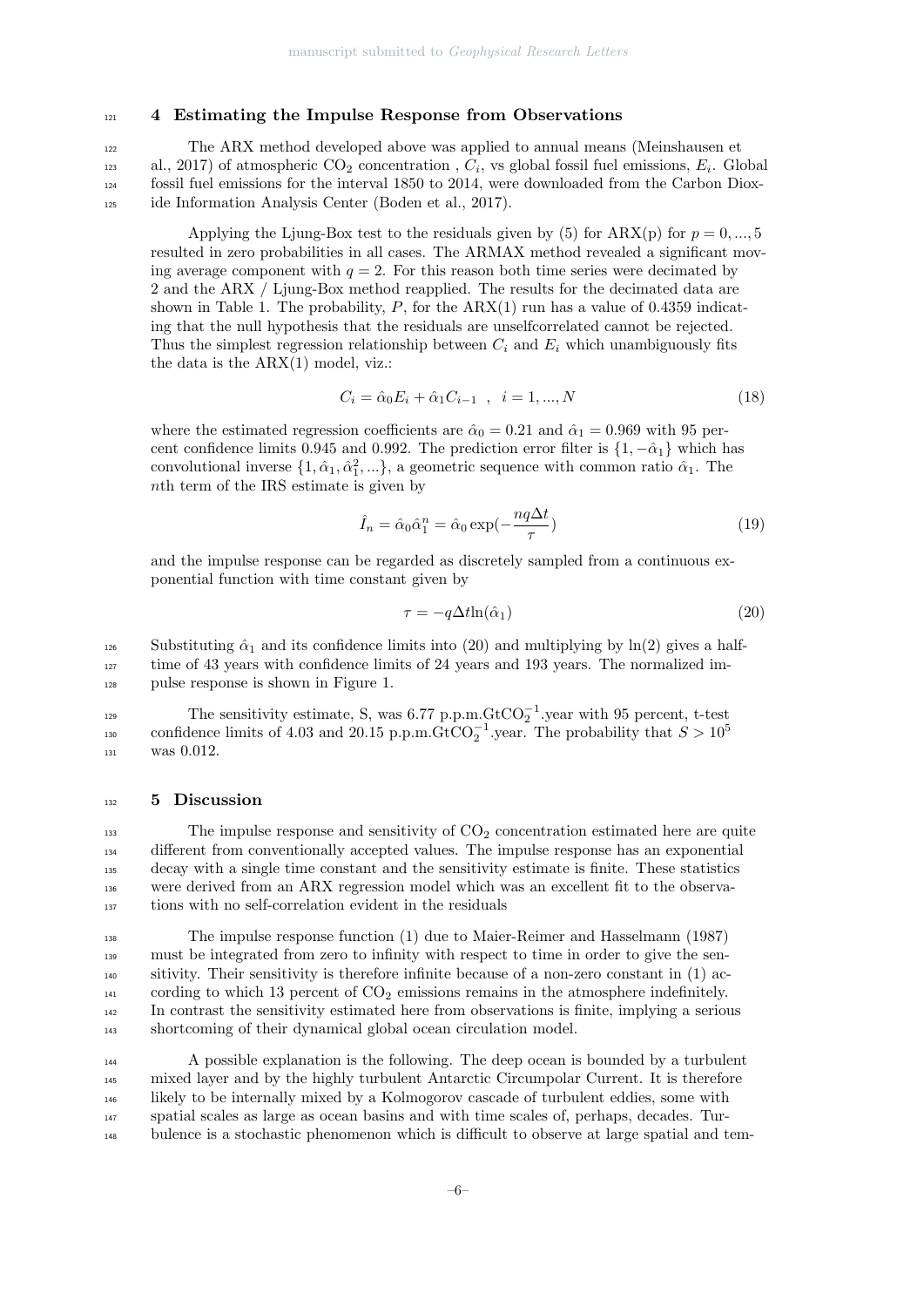poral scales and which cannot be readily emulated by deterministic models. The com- plexity of the eddy transports noted by Kamenkovich et al. (2021) calls for reconsider- ation of how they are estimated in practice, particularly in general circulation models. Eddy diffusion generated by such eddy transports would greatly increase the capacity of the deep ocean to absorb carbon dioxide and so would account for the shorter half time of the observed impulse response of atmospheric  $CO<sub>2</sub>$  concentration. Whatever the ex- planation, there is no observational evidence for the long half times and remnant com-156 ponent of atmospheric  $CO<sub>2</sub>$  concentration presently assumed by most modellers.

## 157 6 Open Research

 Software and data used in the preparation of this article are available for down-159 load at Zenodo under the heading Flawed Carbon Cycle Models: DOI: 10.5281/zenodo.6302014 (https://zenodo.org/record/6302014#.YhwtrjpxXct)

## References

| 162 | Boden, T. A., Marland, G., & Andres, R. J. (2017). Global, regional, and national                                                                              |
|-----|----------------------------------------------------------------------------------------------------------------------------------------------------------------|
| 163 | Carbon Dioxide Information Analysis Center, Oak<br>fossil-fuel co2 emissions.                                                                                  |
| 164 | Ridge National Laboratory, U.S. Department of Energy, Oak Ridge, Tenn.,                                                                                        |
| 165 | Retrieved from https://cdiac.ess-dive.1bl.gov/ftp/ndp030/<br>U.S.A.                                                                                            |
| 166 | global.1751_2014.ems doi: 10.3334/CDIAC/00001_V2017                                                                                                            |
| 167 | Box, G. E. P., & Jenkins, G. (1976). Time series analysis: Forecasting and control.                                                                            |
| 168 | San Francisco, CA: Holden-Day.                                                                                                                                 |
| 169 | Granger, C. W. J. (1969). Investigating causal relations by econometric models and                                                                             |
| 170 | cross-spectral methods. <i>Econometrica</i> , $37$ , $424-438$ . doi: $10.2307/1912791$                                                                        |
| 171 | Greene, W. H. (2003). <i>Econometric analysis (5th ed.)</i> . New Jersey: Prentice Hall.                                                                       |
| 172 | Hamilton, E. J. (1994). Time series analysis. Princeton, New Jersey: Princeton Uni-                                                                            |
| 173 | versity Press.                                                                                                                                                 |
| 174 | Houghton, J. T., et al. (Eds.). (2001). Ipcc, 2001: climate change 2001: the scien-                                                                            |
| 175 | tific basis. contribution of working group 1 to the third assessment report of the                                                                             |
| 176 | intergovernmental panel on climate change. London: Cambridge University                                                                                        |
| 177 | Press.                                                                                                                                                         |
| 178 | Kamenkovich, I., Berloff, P., Haigh, M., Sun, L., & Lu, Y. (2021). Complexity of                                                                               |
| 179 | mesoscale eddy diffusivity in the ocean. Geophysical Research Letters, $48(5)$ ,                                                                               |
| 180 | Retrieved from https://agupubs.onlinelibrary.wiley<br>e2020GL091719.                                                                                           |
| 181 | .com/doi/abs/10.1029/2020GL091719 (e2020GL091719 2020GL091719) doi:                                                                                            |
| 182 | https://doi.org/10.1029/2020GL091719                                                                                                                           |
| 183 | Ljung, G. M., & Box, G. E. P. $(1978)$ . On a measure of a lack of fit in time series                                                                          |
| 184 |                                                                                                                                                                |
|     | models. <i>Biometrika</i> , 65, 297-303. doi: 10.1093/biomet/65.2.297                                                                                          |
| 185 | Maier-Reimer, E., & Hasselmann, K. $(1987)$ . Transport and storage of co2 in the                                                                              |
| 186 | ocean - an inorganic ocean-circulation carbon cycle model. Climate Dynamics,                                                                                   |
| 187 | 2, 63-90. Retrieved from https://doi.org/10.1007/BF01054491                                                                                                    |
| 188 | Meinshausen, M., Vogel, E., Nauels, A., & Lorbacher, K. (2017). Historical green-                                                                              |
| 189 | house gas concentrations for climate modelling (cmip6). Geosci. Model Dev.,                                                                                    |
| 190 | $10, 2057-2116.$ (https://www.climatecollege.unimelb.edu.au/cmip6)                                                                                             |
| 191 | Siegenthaler, U., & Joos, F. (1992). Use of a simple model for studying ocean tracer<br>distributions and the global carbon cycle. Tellus, $44B(3)$ , 186-207. |